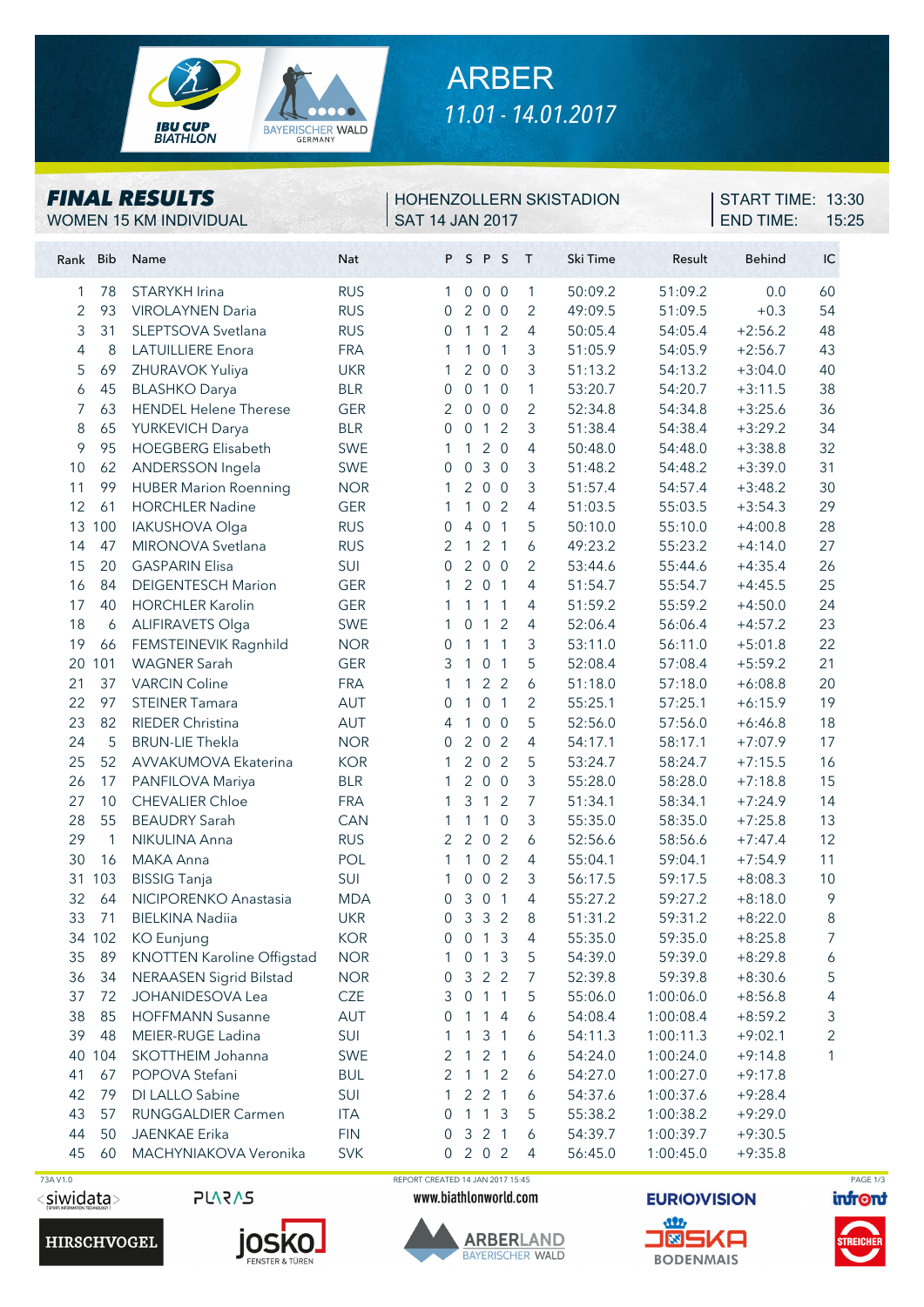

# ARBER *11.01 - 14.01.2017*

#### Rank Bib Name **Nat** P S P S T Ski Time Result Behind IC 46 23 CADURISCH Irene SUI 2 1 1 2 6 54:50.8 1:00:50.8 +9:41.6 47 81 KRUCHOVA Mariya UKR 1 3 1 2 7 53:57.1 1:00:57.1 +9:47.9 48 74 BIELECKA Dominika POL 1 1 0 4 6 54:59.8 1:00:59.8 +9:50.6 49 91 SOLA Hanna BLR 0 3 0 5 8 53:03.4 1:01:03.4 +9:54.2 50 53 BELCHENKO Yelizaveta KAZ 0 2 1 4 7 54:24.8 1:01:24.8 +10:15.6 51 30 MAJDISOVA Alzbeta SVK 1 1 2 2 6 55:32.6 1:01:32.6 +10:23.4 52 9 COTRUS Ana Larisa ROU 1 0 2 1 4 57:41.4 1:01:41.4 +10:32.2 53 26 MINKKINEN Suvi FIN 1 2 1 1 5 56:44.8 1:01:44.8 +10:35.6 54 86 VELKOVA Gergana BUL 1 0 1 1 3 59:12.7 1:02:12.7 +11:03.5 55 51 KUPFNER Simone AUT 2 1 1 1 5 57:20.3 1:02:20.3 +11:11.1 56 7 VITKUNAITE Kotryna LTU 1 0 1 0 2 1:00:34.9 1:02:34.9 +11:25.7 57 76 SLEPENKO Alina KAZ 0 2 0 2 4 58:39.9 1:02:39.9 +11:30.7 58 83 TAM VON BURG Leilani CAN 2 2 0 3 7 55:40.2 1:02:40.2 +11:31.0 59 33 PARK Ji-Ae KOR 2 1 2 1 6 56:48.6 1:02:48.6 +11:39.4 60 2 BRYHYNETS Yuliya UKR 1 0 2 3 6 56:53.6 1:02:53.6 +11:44.4 61 80 KLEMENCIC Polona SLO 2 2 2 0 6 57:08.5 1:03:08.5 +11:59.3 62 88 TKADLECOVA Anna CZE 2 3 0 2 7 56:10.5 1:03:10.5 +12:01.3 63 32 HEINRICH Marie GER 2 4 0 2 8 55:35.0 1:03:35.0 +12:25.8 64 19 YUNGBLUT Erin CAN 2 1 1 1 5 58:40.8 1:03:40.8 +12:31.6 65 43 POJE Urska SLO 2 2 3 0 7 56:44.2 1:03:44.2 +12:35.0 66 92 KISKOLA Auli FIN 3 1 2 4 10 53:50.8 1:03:50.8 +12:41.6 67 49 HACHISUKA Asuka JPN 2 2 2 2 8 55:51.1 1:03:51.1 +12:41.9 68 27 SASSINA Alexandra KAZ 3 0 1 2 6 58:05.2 1:04:05.2 +12:56.0 69 98 MLAKAR Tina SLO 2 2 1 1 6 58:09.2 1:04:09.2 +13:00.0 70 29 DUERINGER Ramona AUT 0 4 1 1 6 58:24.5 1:04:24.5 +13:15.3 71 13 DREISSIGACKER Emily USA 2 1 2 2 7 57:35.3 1:04:35.3 +13:26.1 72 15 ANDERSEN Rikke NOR 2 4 2 4 12 52:42.3 1:04:42.3 +13:33.1 73 21 DE MAEYER Rieke BEL 1 0 2 1 4 1:01:07.7 1:05:07.7 +13:58.5 74 28 HORKA Ludmila CZE 4 4 4 2 14 51:28.0 1:05:28.0 +14:18.8 75 46 PITON Karolina POL 3 2 3 1 9 56:37.4 1:05:37.4 +14:28.2 76 90 HWANG Hyesuk KOR 2 2 2 1 7 58:58.3 1:05:58.3 +14:49.1 77 36 TANAKA Kirari JPN 3 0 3 4 10 56:21.7 1:06:21.7 +15:12.5 78 87 TISEEVA Snejana MDA 0 4 1 3 8 58:29.3 1:06:29.3 +15:20.1 79 59 ELLINGSON Siena USA 1 1 1 2 5 1:01:47.7 1:06:47.7 +15:38.5 80 12 KOSARAC Dejana BIH 1 1 0 2 4 1:03:39.7 1:07:39.7 +16:30.5 81 14 KOZICA Anika CRO 2 1 1 4 8 59:48.1 1:07:48.1 +16:38.9 82 42 ALMEIDA NERES Gabriela BRA 1 0 0 3 4 1:04:33.4 1:08:33.4 +17:24.2 83 3 COLEBOURN Jillian Wei-Lin AUS 0 1 1 2 4 1:04:35.9 1:08:35.9 +17:26.7 84 11 KOEVA Dafinka BUL 1 3 4 4 12 57:15.4 1:09:15.4 +18:06.2 85 73 NETIKOVA Anna SVK 1 2 1 3 7 1:02:31.8 1:09:31.8 +18:22.6 86 77 GROSSMAN Hallie USA 4 3 3 4 14 55:39.3 1:09:39.3 +18:30.1 87 24 SLETTEMARK Uiloq GRL 1 3 2 3 9 1:00:48.8 1:09:48.8 +18:39.6 88 22 PICIN Mirlene BRA 2 0 3 2 7 1:03:47.1 1:10:47.1 +19:37.9 89 39 KUSMUK Sanja BIH 1 3 1 2 7 1:05:15.7 1:12:15.7 +21:06.5 90 75 MOURA Bruna BRA 1 3 0 3 7 1:07:12.2 1:14:12.2 +23:03.0 *FINAL RESULTS* WOMEN 15 KM INDIVIDUAL SAT 14 JAN 2017 HOHENZOLLERN SKISTADION END TIME: 15:25 **START TIME: 13:30**

<siwidata>

**PLARAS** 





 73A V1.0 REPORT CREATED 14 JAN 2017 15:45 PAGE 2/3www.biathlonworld.com



**EURIO)VISION**